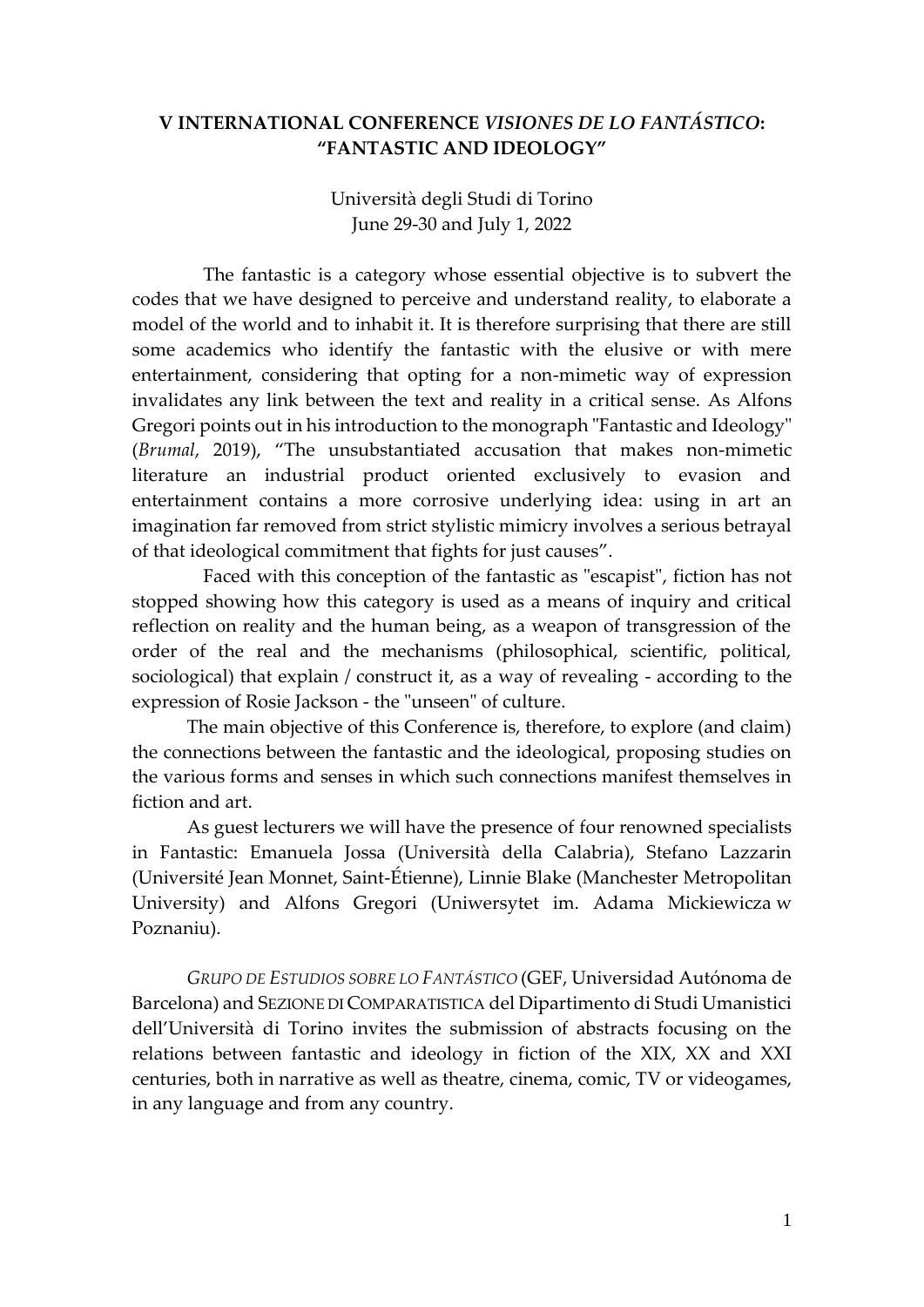#### MAIN THEMES:

Fantastic and political commitment Fantastic and social criticism The fantastic feminist: ideology, criticism and transgression The fears of contemporary society Hybrid forms of the fantastic and the dystopian The monster as a representation of socio-political violence Confluences of the fantastic and humor as a way of ideological subversion The questioning of beliefs as ideological manifestations

### TO PARTICIPATE

Abstracts of a maximum of 300 words (including title, author and affiliation) must be submitted to: **[visionesdelofantastico@gmail.com](mailto:visionesdelofantastico@gmail.com)**

Deadline for submissions is February 1, 2022. The organizing committee will notify the reception of proposals, and those accepted will be notified before March 1, 2022.

Presentations must not exceed 20 minutes. Languages of communications will be Italian, Spanish, English, French, Portuguese, Catalan and Galician.

Any researcher willing to be included in the congress minutes must send their papers within a deadline to be notified. The academic committee will evaluate the papers and select the best proposals for their inclusion in the minutes.

#### **REGISTER**

Up until March 20, 2022, registration rate is 100 euros, 60 euros for attendees. After this date and up to May 20, registration fee will be 110 euros, and 70 euros for attendees.

#### IMPORTANT DATES AND DEADLINES

**February 1, 2022**: deadline for submission of proposals **March 1, 2022**: deadline for notification of acceptance **March 20, 2022**: first registration deadline **May 20, 2022:** second registration deadline

#### ORGANIZING COMMITTEE

*Directors* Anna Boccuti (Università degli Studi di Torino) David Roas (Universitat Autònoma de Barcelona)